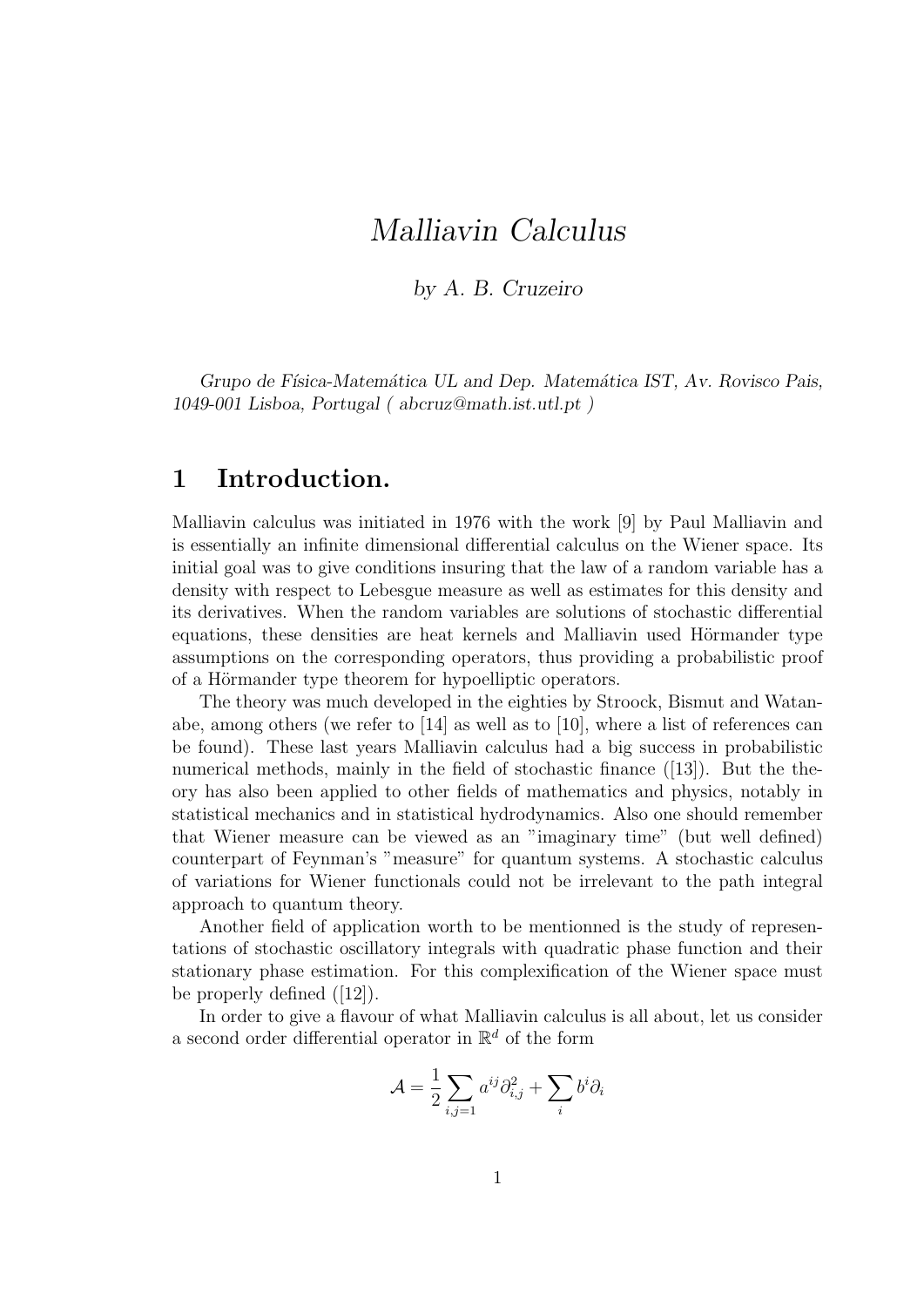with smooth bounded coefficients and such that the matrix  $a$  is symmetric and nonnegative, admitting a square root  $\sigma$ . The corresponding Cauchy value problem consists in finding a smooth solution  $u(t, x)$  of

$$
\frac{\partial u}{\partial t} = \mathcal{A}u, \qquad u(0,.) = \phi(.) \tag{1.1}
$$

Then there exists a transition probability function  $p(t, x, \cdot)$  such that

$$
u(t,x) = \int_{\mathbb{R}^d} \phi(y) p(t,x,dy)
$$

When  $p(t, x, dy) = p(t, x, y)dy$ , the function p is the heat kernel associated to the operator  $A$  and from equation (1.1) one may deduce Focker-Plank's equation for  $p$ .

Since Kolmogorov we know that it is possible to associate to such a second order operator a stochastic family of curves like a deterministic flow is associated with a vector field. This stochastic family is a Markov process,  $\xi_x(t)$ , which is adapted to the increasing family  $\mathcal{P}_{\tau}$ ,  $\tau \in [0, 1]$ , of sigma-fields generated by the past events, i.e.,  $u(\tau) \in \mathcal{P}_{\tau}$  for every  $\tau$ .

Itô calculus allows to write the stochastic differential equation (s.d.e.) satisfied by  $\xi$ ,

$$
d\xi(t) = \sigma(\xi_x(t))dW(t) + b(\xi_x(t))dt, \qquad \xi_x(0) = x \tag{1.2}
$$

where  $W(t)$  stands for  $\mathbb{R}^d$ -valued Brownian motion (c.f. [369] in this Encyclopedia). Then  $p$  is the image of the Wiener measure  $\mu$  (the law of Brownian motion), namely  $p(t, x, \cdot) = \mu \circ \xi_x^{-1}(t)$ . and we have the representation

$$
u(t,x) = E_{\mu}(\phi(\xi_x(t)))
$$

The following criterium for absolutely continuity of measures in finite dimensions hold:

**Lemma.** If  $\gamma$  is a probability measure on  $\mathbb{R}^d$  and, for every  $f \in C_b^{\infty}$ ,

$$
|\int \partial_i f d\gamma| \leq c_i ||f||_{\infty}
$$

where  $c_i$ ,  $i = 1, ..., d$ , are constants, then  $\gamma$  is absolutely continuous with respect to Lebesgue measure.

Now one can think about Wiener measure as an infinite (actually continuous) product of finite dimensional Gaussian measures. Considering the toy model of the abovementionned situation in one dimension, we replace Wiener measure by  $d\gamma(x) = \frac{1}{\sqrt{2}}$  $\frac{1}{2\pi}e^{-\frac{x^2}{2}}dx$  and look at the process at a fixed time as a function g on R. In order to apply the lemma and study the law of g one would write:

$$
\int (f' \circ g) d\gamma = \int \frac{(f \circ g)'}{g'} d\gamma
$$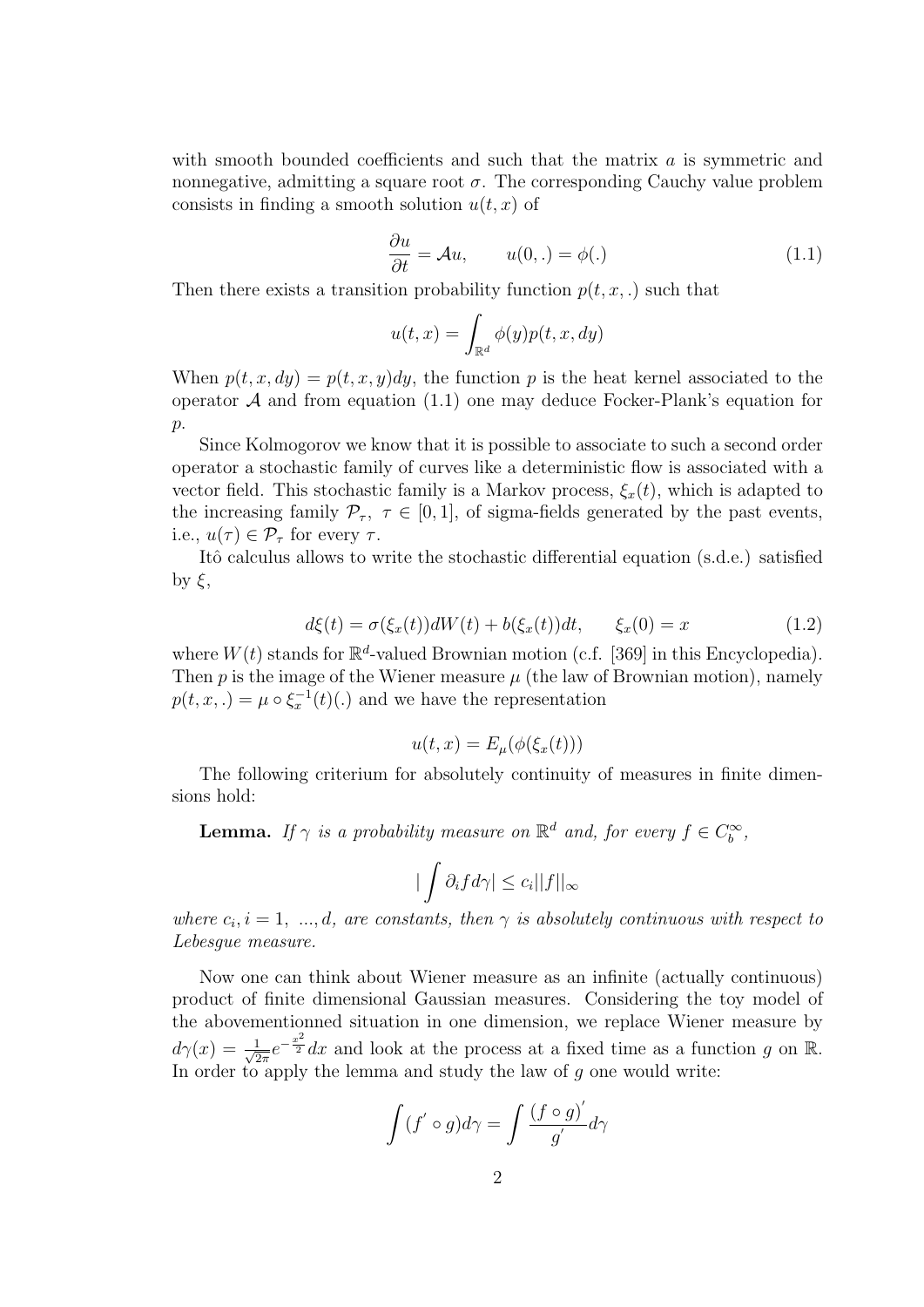and then integrate by parts to obtain  $\int (f \circ g) \rho d\gamma$ . A simple computation shows that  $\rho(x) = \frac{g'' + x g'}{(g')^2}$  $\frac{+xg}{(g')^2}$ , and also that the non degeneracy of the derivative of g plays a rôle in the existence of the density.

To work with functionals on the Wiener space one needs an infinite dimensional calculus. Of course, other (Gateaux, Fréchet) calculus on infinite dimensional settings are already available but the typical functionals we are dealing with, solutions of s.d.e's, are not continuous with respect to the underlying topology, nor even defined at every point, but only almost everywhere. Malliavin calculus, as a Sobolev differential calculus, requires very little regularity, given that there is no Sobolev imbedding theory in infinite dimensions.

### 2 Differential calculus on the Wiener space.

We restrict ourselves to the classical Wiener space, although the theory may be developed in abstract Wiener spaces, in the sense of Gross. For a description of this theory as well as of Segal's model developed in the fifties for the needs of Quantum Field Theory we refer to [10].

Let H be the Cameron-Martin space,  $\mathcal{H} = \{h : [0,1] \to \mathbb{R}^d \text{ s.t. } \dot{h} \text{ is square}\}\$ integrable and  $h(t) = \int_0^t \dot{h}(\tau) d\tau$ , which is a separable Hilbert space with scalar product  $\langle h_1, h_2 \rangle = \int_0^1 h_1(\tau) \cdot h_2(\tau) d\tau$ . The classical Wiener measure will be denoted by  $\mu$ ; it is realized on the Banach space X of continuous paths on the time interval [0, 1] starting from zero at time zero, a space where  $\mathcal H$  is densily imbedded. In finite dimensions Lebesgue measure can be characterized by its invariance under the group of translations. In infinite dimensions there is no Lebesgue measure and this invariance must be replaced by quasi-invariance for translations of Wiener measures (Cameron-Martin admissible shifts). We recall that, if  $h \in \mathcal{H}$ , Cameron-Martin theorem states that

$$
E_{\mu}(F(\omega+h)) = E_{\mu}(F(\omega)exp(\int_0^1 \dot{h}(\tau).d\omega(\tau) - \frac{1}{2}\int_0^1 |\dot{h}(\tau)|^2 d\tau))
$$

where  $d\omega$  denotes Itô integration.

For a cylindrical "test" functional  $F(\omega) = f(\omega(\tau_1), \ldots, \omega(\tau_m))$ , where  $f \in$  $C_b^{\infty}(\mathbb{R}^m)$  and  $0 \leq \tau_1 \leq ... \leq \tau_m \leq 1$ , the derivative operator is defined by

$$
D_{\tau}F(\omega) = \sum_{k=1}^{m} \mathbf{1}_{\tau < \tau_k} \partial_k f(\omega(\tau_1), \dots, \omega(\tau_m))
$$
\n(2.1)

This operator is closed in  $W_{2,1}(X;\mathbb{R})$ , the completion of the space of cylindrical functionals with respect to the Sobolev norm

$$
||F||_{2,1} = E_{\mu}||F||^2 + E_{\mu} \int_0^1 |D_{\tau}F|^2 d\tau
$$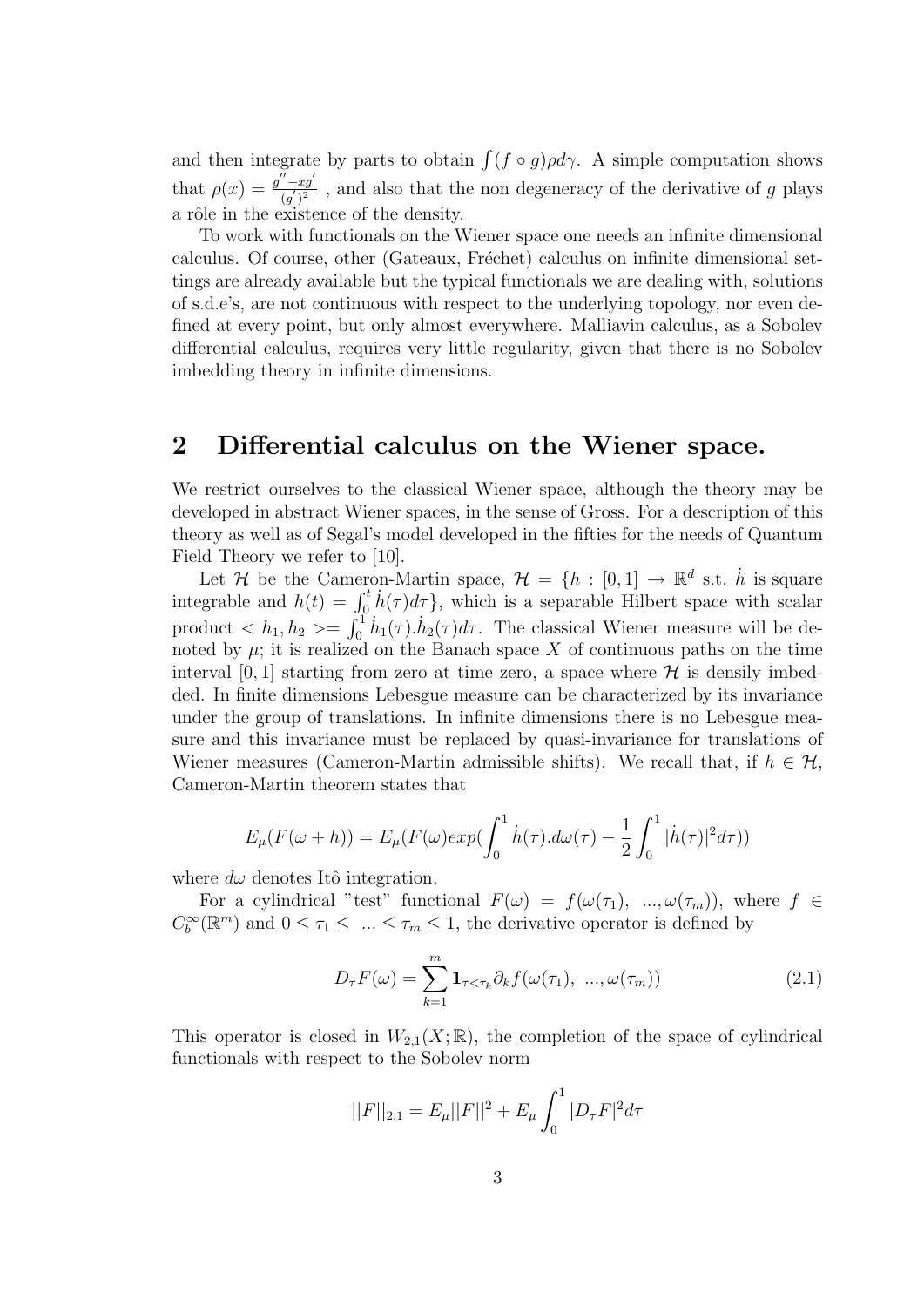Define F to be H - differentiable at  $\omega \in X$  when there exists a linear operator  $\nabla F(\omega)$  such that, for all  $h \in \mathcal{H}$ ,

$$
F(\omega + h) - F(\omega) = \langle \nabla F(\omega), h \rangle + o(||h||_H), \text{ as } ||h|| \to 0
$$

Then  $D_{\tau}$  desintegrates the derivative in the sense that

$$
D_h F(\omega) \equiv \langle \nabla F(\omega), h \rangle = \int_0^1 D_\tau F(\omega) \dot{h}(\tau) d\tau \tag{2.2}
$$

Higher  $(r)$  order derivatives, as r-linear functionals, can be considered as well in suitable Sobolev spaces.

Denote by  $\delta$  the  $L^2_\mu$  adjoint of the operator  $\nabla$ , i.e., for a process  $u: X \to \mathcal{H}$  in the domain of  $\delta$ , the divergence  $\delta(u)$  is characterized by

$$
E_{\mu}(F\delta(u)) = E_{\mu}(\int_0^1 D_{\tau}F \dot{u}(\tau)d\tau)
$$
\n(2.3)

For an elementary process u of the form  $u(\tau) = \sum_j F_j(\tau \wedge \tau_j)$  where the  $F_j$  are smooth random variables and the sum is finite, the divergence is equal to

$$
\delta(u) = \sum_j F_j \omega(\tau_j) - \sum_j \int_0^{\tau_j} D_{\tau} F_j d\tau
$$

The characterization of the domain of  $\delta$  is delicate, since both terms in this last expression are not independently closable. It can be shown that  $W_{1,2}(X;H)$  is in the domain of  $\delta$  and that the following "energy" identity holds:

$$
E_{\mu}(\delta(u))^{2} = E_{\mu}||u||_{H}^{2} + E_{\mu} \int_{0}^{1} \int_{0}^{1} D_{\tau} \dot{u}_{\sigma} D_{\sigma} \dot{u}_{\tau} d\sigma d\tau
$$

Notice that when u is adapted to  $\mathcal{P}_{\tau}$  Cameron-Martin-Girsanov theorem implies that the divergence coincides with Itô stochastic integral  $\int_0^1 \dot{u}(\tau) d\omega(\tau)$  and, in this adapted case, the last term of the energy identity vanishes. We recover the well known Itô isometry which is at the foundation of the construction of this integral. When the process is not adapted the divergence turns out to coincide with a generalization of Itô integral, first defined by Skorohod.

The relation (2.3) is an integration by parts formula with respect to the Wiener measure  $\mu$ , one of the basic ingredients of Malliavin calculus. This formula is easily generalized when the base measure is absolutely continuous with respect to  $\mu$ .

Considering all functionals of the form  $\mathcal{P}(\omega) = Q(\omega(\tau_1), \dots, \omega(\tau_m))$  with Q a polynomial on  $\mathbb{R}^d$ , the Wiener chaos of order  $n, \mathcal{C}_n$ , is defined as  $\mathcal{C}_n = \mathcal{P}_n \bigotimes \mathcal{P}_{n-1}^{\perp}$ , where  $P_n$  denote the polynomials on X of degree  $\leq n$ . The Wiener-chaos decomposition  $L^2_{\mu}(X) = \bigoplus_{n=0}^{\infty} C_n$  holds. Denoting by  $\Pi_n$  the orthogonal projection onto the chaos or order  $n$  we have

$$
\langle \nabla(\Pi_{n+1}F), h \rangle = \Pi_n(\langle \nabla F, h \rangle)
$$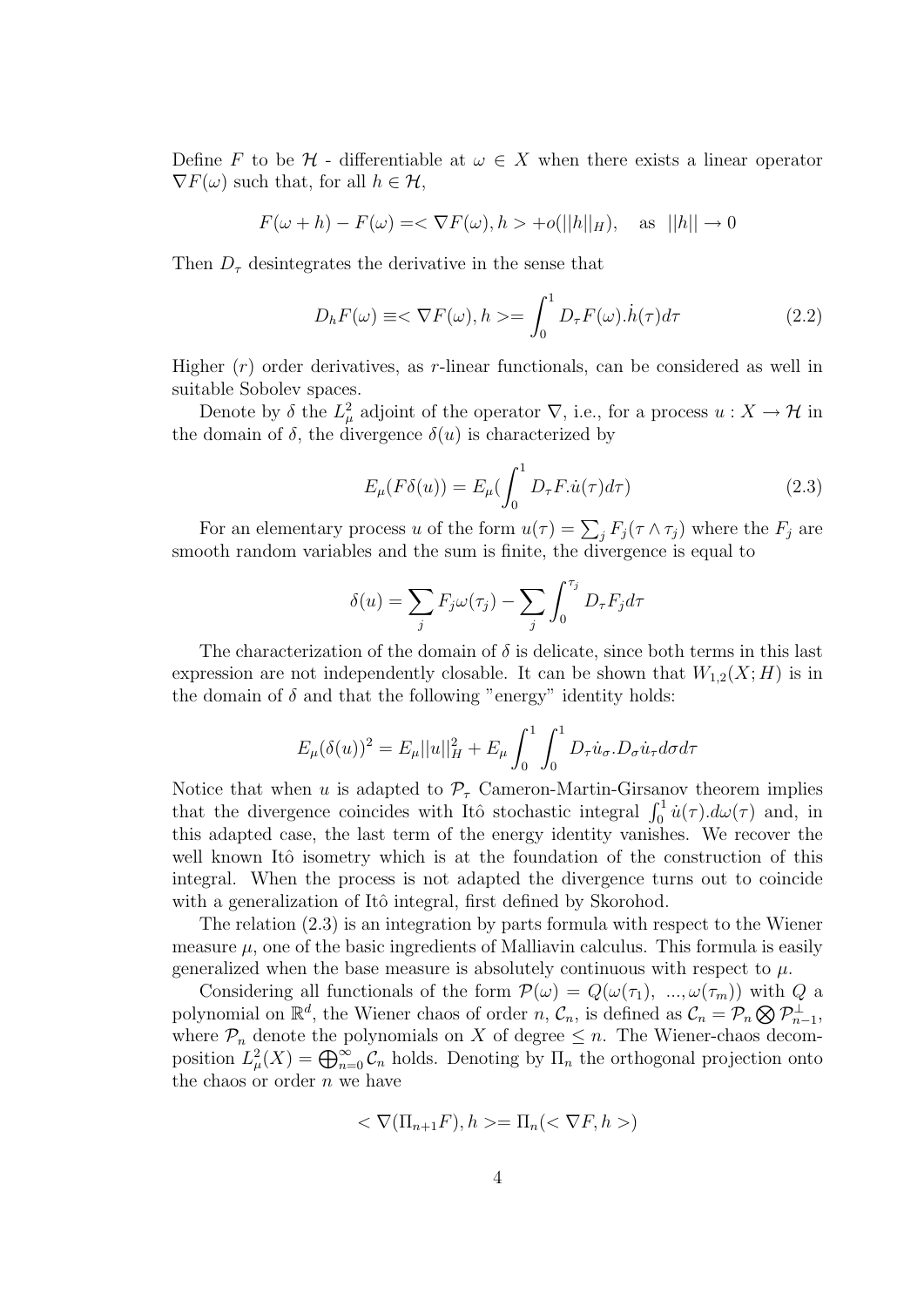The derivative  $D_u$  corresponds to the annihilation operator  $A(u)$  and the divergence  $\delta(u)$  to the creation operator  $A^+(u)$  on bosonic Fock spaces.

An important result, known as the Clark-Bismut-Ocone formula, states that any functional  $F \in W_{1,2}(X;\mathbb{R})$  can be represented as

$$
F = E_{\mu}(F) + \int_0^1 E_{\tau}(D_{\tau}F)d\omega(\tau)
$$

where  $E_{\tau}$  denotes the conditional expectation with respect to the events prior to time  $\tau$  (or, for short, the past  $\mathcal{P}_{\tau}$  of  $\tau$ ).

The Ornstein-Ulhenbeck generator (or minus number operator) is defined by  $\mathcal{L}F = -\delta \nabla F$ . On cylindrical functionals  $F(\omega) = f(\omega(\tau_1), \ldots, \omega(\tau_m))$  it has the form:

$$
\mathcal{L}F(\omega) = \sum_{i,j} \sigma_i \wedge \sigma_j \partial_{i,j}^2 f(\omega(\tau_1), \dots, \omega(\tau_m)) - \sum_j \omega(\tau_j) \partial_j f(\omega(\tau_1), \dots, \omega(\tau_m))
$$

where  $i, j$  denote multi  $(d)$ -dimensional indexes.

As a multiplicative operator on the Wiener chaos decomposition  $\mathcal{L}F = -\sum_{n} n \prod_{n} F$ . It is the generator of a positive  $\mu$  - selfadjoint semigroup, the Ornstein-Ulhenbeck semigroup, formally given by  $T_t F = \sum_n e^{-nt} \prod_n F$ . Another familiar representation of this semigroup is Mehler formula,

$$
T_t F(\omega) = E_{\mu} (F(e^{-t}\omega + \sqrt{(1 - e^{-2t}\omega)})d\mu(\nu))
$$

Considering the map  $X \to \mathbb{R}^m$ ,  $\omega \to (\omega(\tau_1), \ldots, \omega(\tau_m))$ , the image of this operator is the Ornstein-Ulhenbeck generator (corresponding to the Langevin equation) on  $\mathbb{R}^m$  with Euclidean metric defined by the matrix  $\tau_i \wedge \tau_j$ .

The fundamental theorem concerning existence of the density laws of Wiener functionals is the following:

**Theorem.** Let F be a  $\mathbb{R}^d$ -valued Wiener functional such that  $F^i$  and  $\mathcal{L}F^i$ belong to  $L^4_\mu$  for every  $i = 1, ..., d$ . If the covariance matrix

$$
<\nabla F^i,\nabla F^j>_{\mathcal{H}}
$$

is almost surely invertible, then the law of  $F$  is absolutely continuous with respect to the Lebesgue measure on  $\mathbb{R}^d$ .

Under more regularity assumptions smoothness of the density is also derived. On the other hand, the integrability assumptions on  $\mathcal L$  can be replaced by integrability of the second derivatives, due to Krée-Meyer inequalities on the Wiener space.

We remark that, although equivalent, the initial formulation ([9]) of Malliavin calculus was different, relying on the construction of the two-parameter process associated to  $\mathcal L$  and on its properties. In the early eighties the theory was elaborated,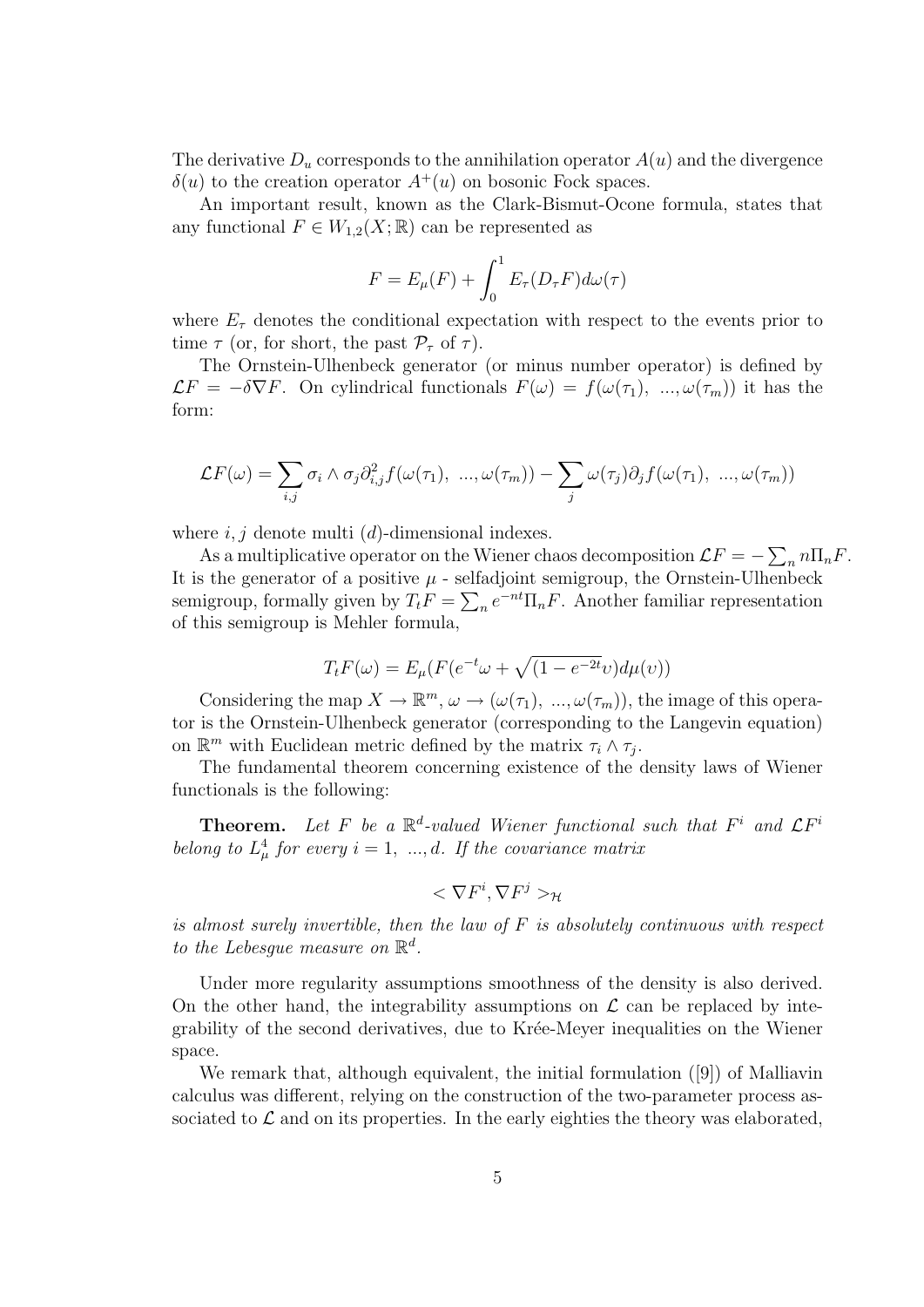the main applications being the study of of heat kernels (c.f. for example [15], [7] and  $[2]$ ). Starting from a s.d.e. $(1.2)$  it is possible to apply these techniques to obtain existence and smoothness of the transition probability function  $p(t, x, y)$  if the vector fields  $Z_i = \sum_j \sigma^{ij} \frac{\partial}{\partial x}$  $\frac{\partial}{\partial x_j}$  together with their Lie brackets generate the tangent space for "sufficientely many" (in terms of probability) paths. These results shed a new light on Hörmander theorem for partial differential equations.

## 3 Quasi-sure analysis.

Quasi-sure analysis is a refinement of classical probability theory and, generally speaking, replaces the fact, due to Sobolev imbedding theorems, functions in finite dimensions belonging to Sobolev classes are in fact smooth. We work in classical probability up to sets of probability zero; in quasi-sure analysis negligible sets are smaller and are those of capacity zero. This is the class of sets which are not charged by any measure of finite energy.

Under a non-degenerate map Wiener measure and more general Gaussian measures may be desintegrated through a co-area formula. This principle, developed by Malliavin and co-authors (c.f. [10] and references therein) implies that a property which is true quasi-surely will also hold true almost surely under conditionning by such a map. One can use this principle to study finer properties of stochastic differential equations. It was also used in [11] to transfer properties from path to loop groups. A pinned Brownian motion, for example, is well defined in quasi-sure analysis. It is possible to treat anticipative problems using quasi-sure analysis by solving the adapted problem after restriction of the solution to the finite-codimensional manifold which describes the anticipativity. These methods have been also applied to the computation of Lyapunov exponents of stochastic dynamical systems ([8]). With a geometry of finite co-dimensional manifolds of Wiener spaces well established it is reasonable to think about applications to cases where such submanifols correspond to level surfaces of invariant quantities for infinite dimensional dynamical systems (c.f. [3] for an example of such a situation).

The  $(p, r)$ -capacity of an open subset O of the Wiener space is defined by

$$
cap_{p,r}(O)=\inf\{||\phi||^p_{W_{2r}},\ \phi\geq 0,\ \phi\geq 1\ \ \mu\text{-a.s. on }O\}
$$

and, for a general set B,  $cap_{p,r}(B) = inf\{cap_{p,r}(O) : B \subset O, O \text{ open}\}\.$  A set is said to be slim if all its  $(p, r)$ -capacities are zero. For  $\Phi \in W_{\infty}$ , the space of functionals with every Malliavin derivative belonging to all  $L^p_\mu$ , there exists a redifinition of  $\Phi$ , denoted by Φ<sup>∗</sup> , which is smooth and defined on the complement of a slim set.

Following [1], let  $G \in W_{\infty}(X; \mathbb{R}^d)$  be of maximal rank and non degenerate in the sense that the inverse of

$$
(\det \Phi)^2(\omega) = \det \left( \langle \nabla \Phi^i(\omega), \nabla \Phi^j(\omega) \rangle \right)
$$

belongs to  $W_{\infty}$ . Then for every functional  $G \in W_{\infty}$  the measures  $\mu \circ \Phi^{-1}$  and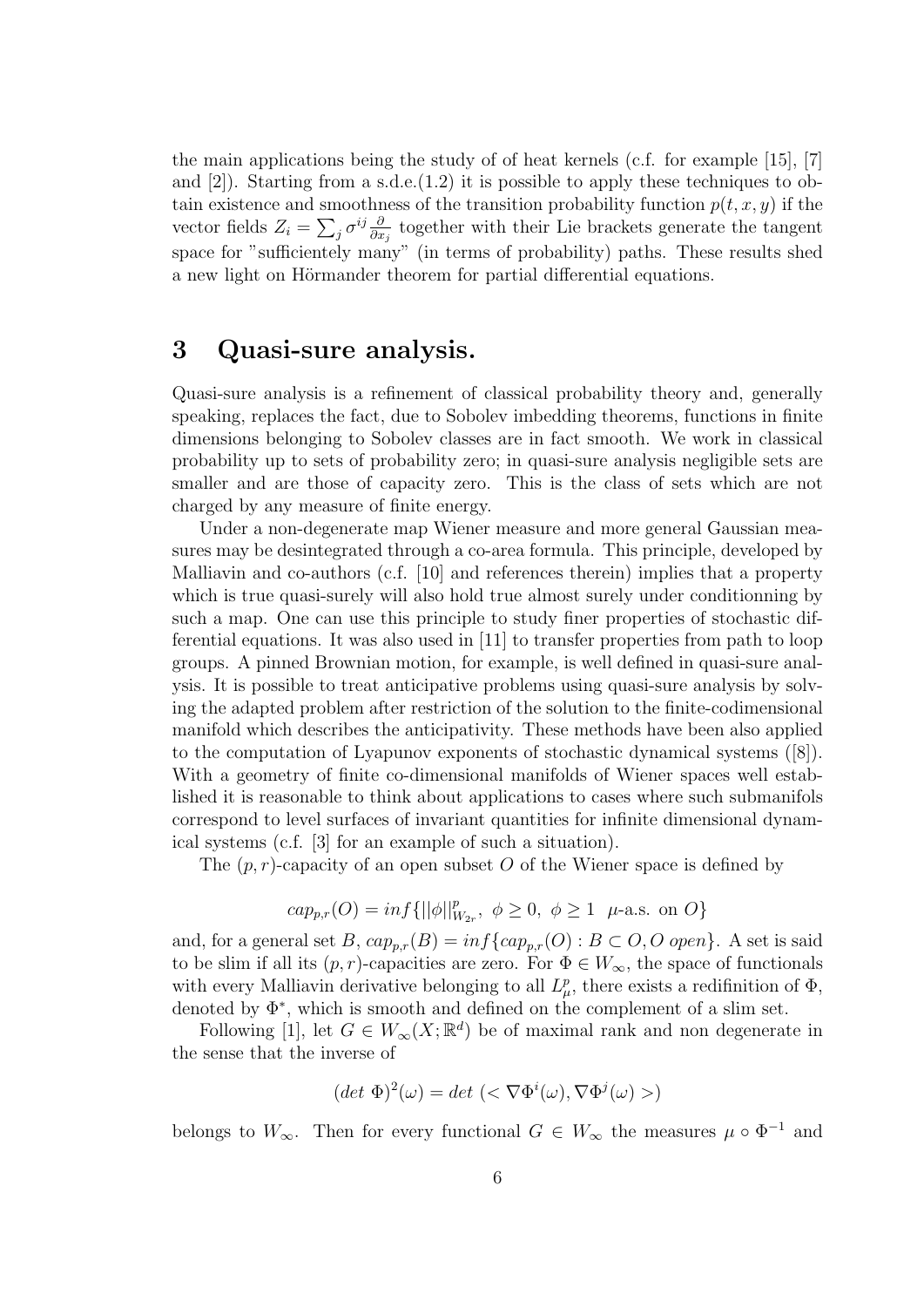$(G\mu) \circ \Phi^{-1}$  are absolutely continuous with respect to Lebesgue measure on  $\mathbb{R}^d$  and have  $C^{\infty}$  Radon-Nikodym derivatives. If

$$
\rho(\lambda) = \frac{d\mu \circ \Phi^{-1}}{d\lambda}
$$
 and  $\rho_G(\lambda) = \frac{d(G\mu) \circ \Phi^{-1}}{d\lambda}$ 

the function  $\lambda \to \frac{\rho_G(\lambda)}{\rho(\lambda)}$  will be smooth in the open set  $\mathcal{O} = {\lambda : \rho(\lambda) > 0}.$ 

For every  $\lambda \in \mathcal{O}$  it is possible to define (up to slim sets) a submanifold of the Wiener space of co-dimension  $d, S_\lambda = (\Phi^*)^{-1}(\lambda)$ , as well as a measure  $\mu_S$  satisfying:

$$
\int_{\mathcal{S}_{\lambda}} G^* d\mu_S(\omega) = E^{\Phi(\omega) = \lambda}(G) = \frac{\rho_G(\lambda)}{\rho(\lambda)}
$$

for every  $G \in W_{\infty}$ . This measure does not charge slim sets.

The area measure  $\aleph$  on the submanifold  $S_\lambda$  is defined by

$$
\int F^*d\aleph = \rho(\lambda)\int F^*(\omega) \ \det \left( \langle \nabla \Phi^i(\omega), \nabla \Phi^j(\omega) \rangle \right)^{\frac{1}{2}} d\mu_S(\omega)
$$

The following co-area formula on the Wiener space

$$
\int_X f(\Phi(\omega)) F(\omega) (det \ \Phi)(\omega) d\mu(\omega) = \int_{\mathbb{R}^d} f(\lambda) \int_{\mathcal{S}_{\lambda}} F^*(\omega) d\aleph(\omega) d\lambda
$$

was proved in [1].

# 4 Calculus of variations in a non Euclidean setting.

Let M be a d-dimensional compact Riemannian manifold with metric  $ds^2 = \sum_{i,j} g_{i,j} dm^i dm^j$ . The Laplace-Beltrami operator is expressed in the local chart by

$$
\Delta_M = g^{i,j} \frac{\partial^2 f}{\partial m^i \partial m^j} - g^{i,j} \Gamma^k_{i,j} \frac{\partial f}{\partial m^k}
$$

where  $\Gamma_{i,j}^k$  are the Christoffel symbols associated with the Levi-Civita connection. The corresponding Brownian motion  $p_w$  is locally expressed as a solution of the s.d.e.

$$
dp^{i}(t) = a^{i,j}(p(t))dW_{j}(t) - \frac{1}{2}g^{j,k}\Gamma^{i}_{j,k}(p(t))dt
$$

with  $p(0) = m_0 \in M$  and where  $a = \sqrt{g}$ . Its law on the space of paths  $\mathbb{P}(M)$  ${p : [0, 1] \rightarrow M, p \text{ continuous}, p(0) = m_0}$  will be denoted by  $\nu$ .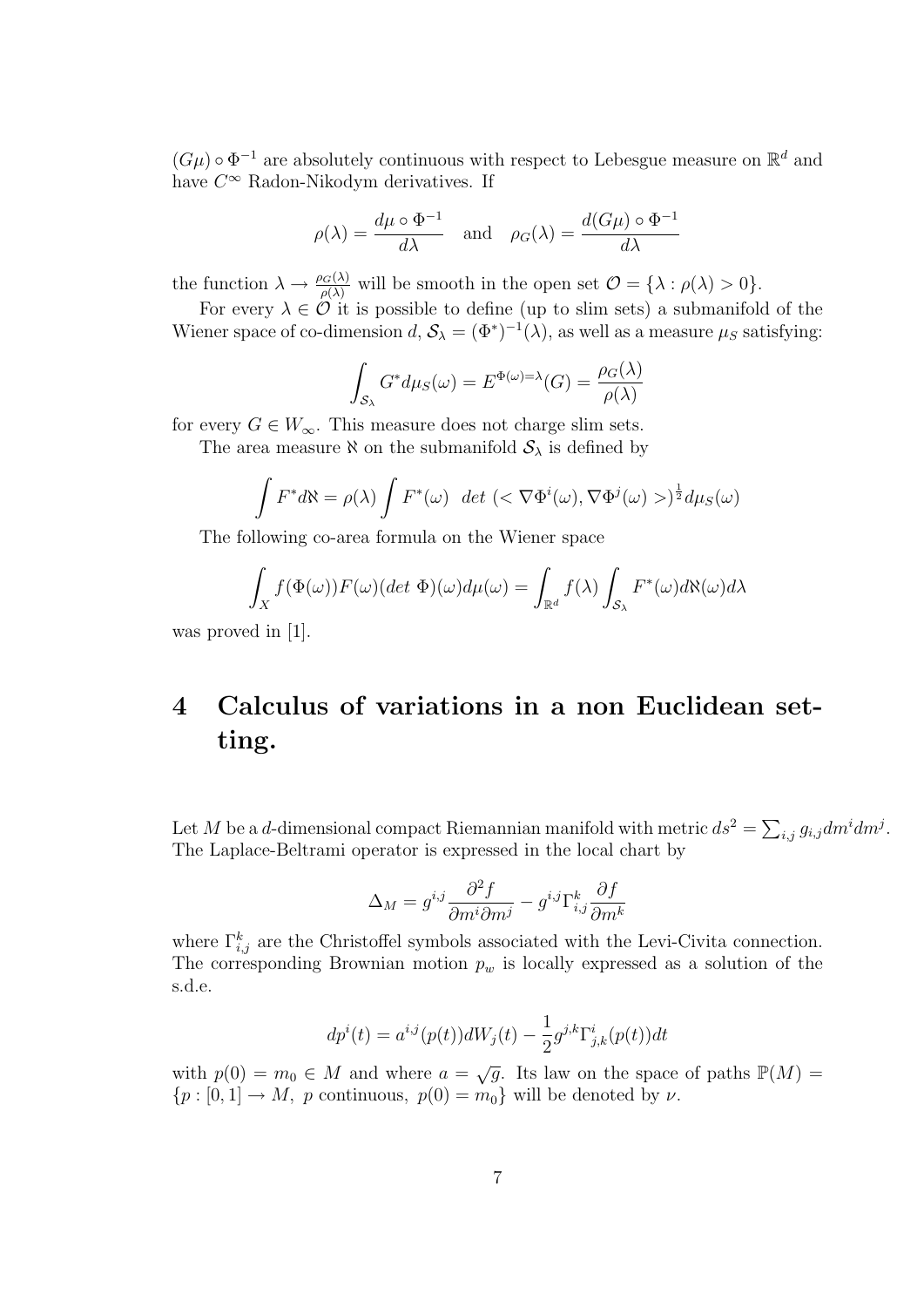How can we develop differential calculus and geometry on the space  $\mathbb{P}(M)$ ? An infinite dimensional local chart approach is dellicate, due to the difficulty of finding an atlas in which the changes of charts preserve the measures. A possibility, developed in [4], consists in replacing the local chart approach by the Cartan-like methodology of moving frames. The canonical moving frame in this framework is provided by Itˆo stochastic parallel transport. Nevertheless a new difficulty arises: the parallel transport will not be differentiable in the Cameron-Martin sense described in last paragraph.

Recall that a frame above m is an Euclidean isometry  $r : \mathbb{R}^d \to T_m(M)$  onto the tangent space.  $O(M)$  denotes the collection of all frames above M and  $\pi(r) = m$ the canonical projection.  $O(M)$  can be viewed as a parallelized manifold for there exist canonical differential forms  $(\theta, \omega)$  realizing for every r an isomorphism between  $T_r(O(M))$  and  $\mathbb{R}^d \times so(d)$ .

If  $A_{\alpha}, \alpha = 1, ..., d$ , denote the horizontal vector fields, which are defined by  $\langle \theta, A_{\alpha} \rangle = \varepsilon_{\alpha}, \langle \omega, A_{\alpha} \rangle = 0$ , where  $\varepsilon_{\alpha}$  are the vectors of the canonical basis of  $\mathbb{R}^d$ , then the horizontal Laplacian in  $O(M)$  is the operator

$$
\Delta_{O(M)} = \sum_{\alpha=1}^{d} A_{\alpha}^2
$$

and we have  $\Delta_{O(M)}(f \circ \pi) = (\Delta_M f) \circ \pi$ . The Laplacians on M and on  $O(M)$  inducing two probability measures, the canonical projection realizes an isomorphism between the corresponding probability spaces.

The Stratonovich stochastic differential equation

$$
dr_{\omega} = \sum_{\alpha} A_{\alpha}(r_{\omega}) \circ d\omega^{\alpha}, \qquad r_{\omega}(0) = r_0
$$

with  $\pi(r_0) = m_0$  defines the lifting to  $O(M)$  of the Itô parallel transport along the Brownian curve and we write  $t^p_\tau$  $r_{\tau \leftarrow 0} r_0 = r_\omega(\tau)$ . Itô map was defined by Malliavin as the map  $I: X \to \mathbb{P}(M)$  given by

$$
I(\omega)(\tau) = \pi(r_{\omega}(\tau))
$$

This map is a.s. bijective and we have  $\nu = \mu \circ I^{-1}$ ; therefore it provides an isomorphism of measures from the curved path space to the "flat" Wiener space.

For a cylindrical functional  $F = f(p(\tau_1), ..., p(\tau_m))$  on  $\mathbb{P}(M)$  the derivatives are defined by

$$
D_{\tau,\alpha}F(p) = \sum_{k=1}^{m} \mathbf{1}_{\tau < \tau_k} (t_{0\leftarrow \tau_k}^p(\partial_k F)|\varepsilon_\alpha)
$$

The derivative operator is closable in a suitable Sobolev space.

It would be reasonable to think that the differentiable structure considered in the Wiener space would be conserved through the isomorphism  $I$  and that the tangent space of  $\mathbb{P}(M)$  would consist of transported vectors from the tangent space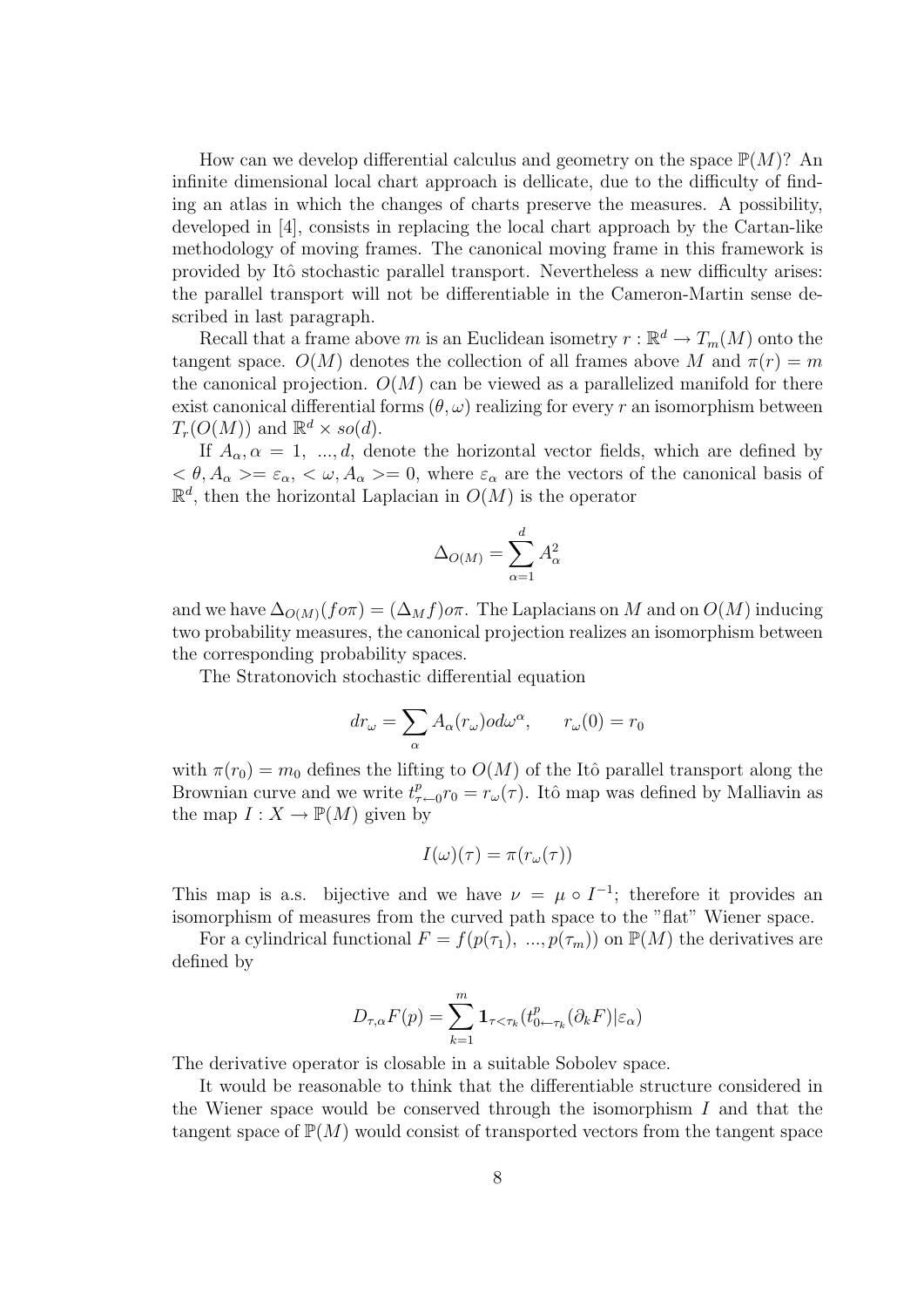to X, namely Cameron-Martin vectors. Let us take a map  $Z_p(\tau) \in T_{p(\tau)}(M)$  such that  $z(\tau) = t_{0 \leftarrow \tau}^p Z_p(\tau)$  belongs to the Cameron-Martin space  $\mathcal{H}$ .

In order to transfer derivatives to the Wiener space we need to differentiate the Itô map. We have  $([4])$ :

**Theorem.** The Jacobian matrix of the flow  $r_0 \rightarrow r_\omega(\tau)$  is given by the linear map  $J_{\omega,\tau} = (J^1_{\omega,\tau}, J^2_{\omega,\tau}) \in GL(\mathbb{R}^d \times so(d))$  defined by the system of Stratonovich s.d.e's

$$
\begin{cases} d_{\tau}J_{\omega,\tau}^{1} = \sum_{\alpha=1}^{d} (J_{\omega,\tau}^{1})_{\alpha}od\omega_{\alpha}(\tau) \\ d_{\tau}J_{\omega,\tau}^{2} = \sum_{\alpha=1}^{d} \Omega(J_{\omega,\tau}^{1},\varepsilon_{\alpha})od\omega_{\alpha}(\tau) \end{cases}
$$

where  $\Omega$  denotes the curvature tensor of the underlying manifold read on the frame bundle.

From this result we can deduce the behavior of the derivatives transfered to the Wiener space, a result whose origin is due to B. Driver. We have, for a "vector field"  $Z_p(\tau)$  on  $\mathbb{P}(M)$  as above,

$$
(D_ZF)oI = D_{\xi}(FoI)
$$

with  $\xi$  solving

$$
\begin{cases} d\xi(\tau) = \dot{z}(\tau)d\tau + \rho o d\omega(\tau) \\ d\rho(\tau) = \Omega( o d\omega(\tau), z(\tau)) \end{cases}
$$

The process  $\xi$  is no longer Cameron-Martin space valued. Nevertheless it satisfies an s.d.e. with an antisymmetric diffusion coefficient (given by the curvature) and therefore, by Levy's theorem, it still corresponds to a transformation of the Wiener space that leaves the measure quasi-invariant. We extend, accordingly, the notion of tangent space in the Wiener space to include processes of the form  $d\xi^{\alpha} = a_{\beta}^{\alpha} d\omega^{\beta} + c^{\alpha} d\tau$ , with  $a_{\beta}^{\alpha} + a_{\alpha}^{\beta} = 0$ . These were called *tangent processes* in [4].

Another important consequence of last theorem is the integration by parts formula in the curved setting, initially proved by Bismut ([2]):

$$
E_{\nu}(D_{Z}F) = E_{\mu}((FoI)\int_{0}^{1} [\dot{z} + \frac{1}{2}Ricci(z)]d\omega(\tau))
$$

where Ricci is the Ricci tensor of M read on the frame bundle.

### 5 Some applications.

We already mentionned that Malliavin calculus has been applied to various domains connected with physics. We shall describe here some of its relations with elementary quantum mechanics.

Feynman gave a path space formulation of quantum theory whose fundamental tool is the concept of transition element of a functional  $F(\omega)$  between any two  $L^2$ -states  $\psi_s$  and  $\phi_u$ , for paths  $\omega$  defined on a time interval [s, u]: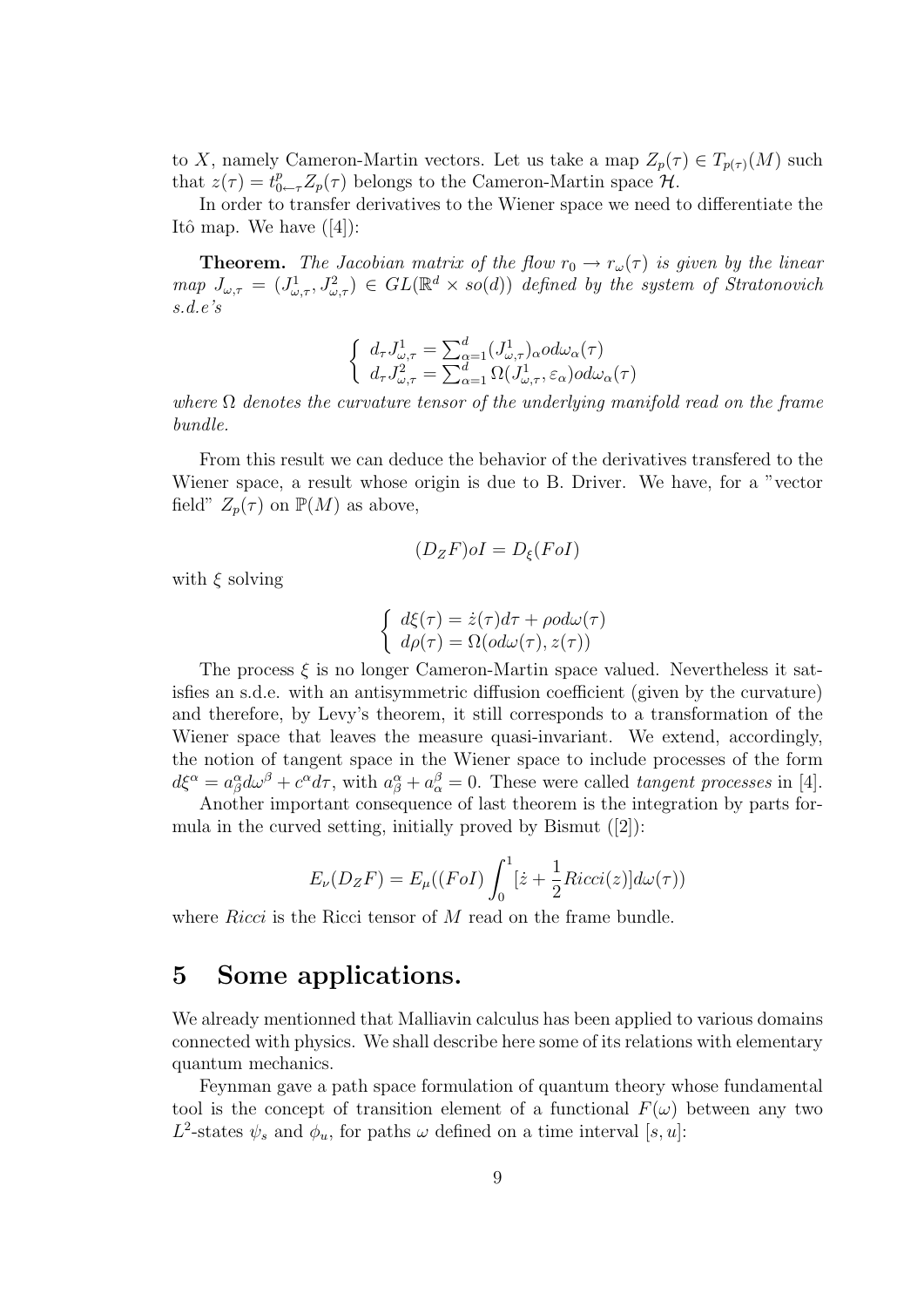$$
\langle F \rangle_{S} \equiv \langle \phi | F | \psi \rangle_{S} = \int \int \int_{\Omega} \psi_{s}(x) e^{\frac{i}{\hbar} S_{L}(\omega, u - s)} F(\omega) \bar{\phi}_{u}(z) \mathcal{D}\omega dx dz \tag{4.1}
$$

This is a shorthand for the time discretization version along broken paths  $\omega$  interpolating linearly between point  $x_j = \omega(t_j)$ ,  $t_j = j\frac{u-s}{N}$  $\frac{d-8}{N}$ ,  $j = 0, 1, ..., N$ . In (4.1)  $\hbar$  is Planck's constant and  $S = S_L$  denotes the action functional with Lagrangian L of the underlying classical system. For a particle with mass  $m$  in a a scalar potential V on the real line,

$$
S_L(\omega, u - s) = \int_s^u \left(\frac{m}{2}\dot{\omega}^2(\tau) - V(\omega(\tau))\right) d\tau \tag{4.2}
$$

The " $\mathcal{D}\omega$ " of (4.1) is used as a Lebesgue measure, although there is no such thing in infinite dimensions. More generally, the construction of measures or integrals on the various path spaces required for general quantum systems is still nowadays a field of investigation.

When  $F = 1$  and  $\bar{\phi}_u$  (the complex conjugate of  $\phi_u$ ) reduces to a Dirac mass at z,  $(4.1)$  is the path integral representation of the solution  $\psi(x, u)$  of the initial value problem in  $L^2$ :

$$
\begin{cases} i\hbar \frac{\partial \psi}{\partial u} = H\psi\\ \psi(x,s) = \psi_s(x) \end{cases} \tag{4.3}
$$

where  $H = -\frac{\hbar^2}{2}\Delta + V$  and when  $S_L$  is as in (4.2). Feynman's framework is timesymmetric on I: when  $\psi_s = \delta_x$  (still for  $F = 1$ ), (4.1) provides a path integral representation of the solution of the final value problem for  $\phi(z, s)$ .

According to Feynman "it would be possible to use the integration by parts formula

$$
\langle \frac{\delta F}{\delta \omega(s)} \rangle = -\frac{i}{\hbar} \langle F \frac{\delta S}{\delta \omega(s)} \rangle \tag{4.4}
$$

as a starting point to define the laws of quantum mechanics" ([6], p.173). The functional derivative corresponds to variations of the underlying paths in directions  $\delta \omega$  and  $\delta F = \int \frac{\delta F}{\delta \omega}$  $\frac{\delta F}{\delta \omega(s)}$   $\delta \omega(s)ds$  to a  $L^2$  analog of (2.2).

Its first consequence, when  $F = 1$ , is the path space counterpart of Newton's law, in the elementary case (4.2),

$$
\langle m\ddot{\omega} \rangle_{S_L} = -\langle \nabla V(\omega) \rangle_{S_L} \tag{4.5}
$$

where the left-hand side involves a time discretization of the second derivative. When  $F(\omega) = \omega(t)$ , Feynman obtains the path space version of Heisenberg commutation relation between position and momentum observables:

$$
\langle \omega(t) \frac{\omega(t) - \omega(t - \epsilon)}{\epsilon} \rangle_{S_L} - \langle \frac{\omega(t + \epsilon) - \omega(t)}{\epsilon} \omega(t) \rangle = i \frac{\hbar}{m} \tag{4.6}
$$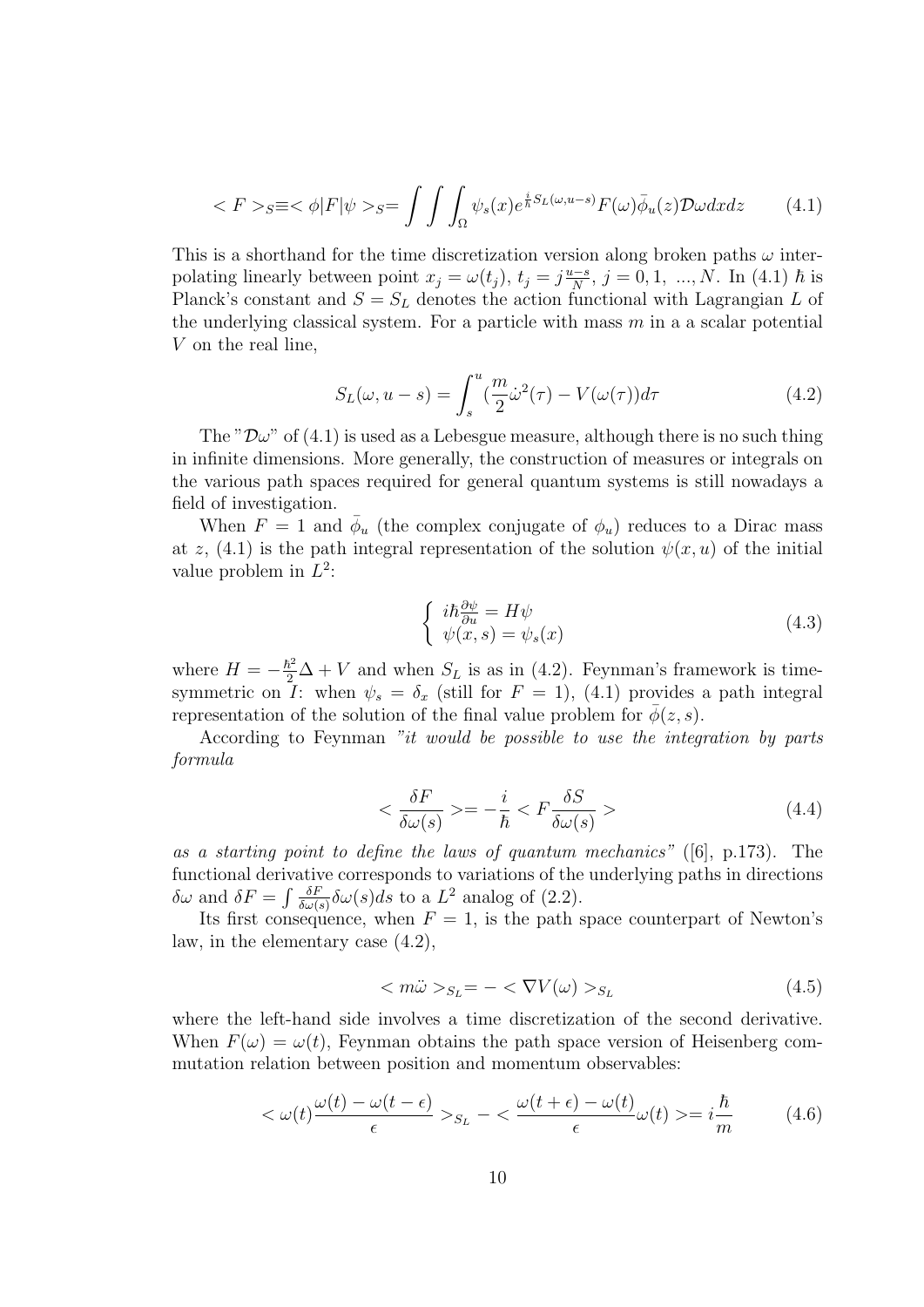and from this the crucial fact that " Quantum mechanical paths are very irregular. However, these irregularities average out over a reasonable lenght of time to produce a reasonable drift or average velocity"([6], pg. 177).

A probabilistic interpretation (c.f. [5]) of Feynman's calculus uses (Bernstein) diffusion processes solving the s.d.e.

$$
dz(t) = \left(\frac{\hbar}{m}\right)^{\frac{1}{2}} dW(t) + \frac{\hbar}{m} \nabla \log \eta(z(t), t) dt \tag{4.7}
$$

where the drift stems from a positive solution of the Euclidean version of the above final value problem for  $\phi$ ,

$$
\begin{cases}\n\hbar \frac{\partial \eta}{\partial t} = H\eta \\
\eta(x, u) = \eta_u(x)\n\end{cases} \tag{4.8}
$$

For any regular function f we can make sense of the "continuous limit"

$$
\mathbb{D}f(z(t),t) = \lim_{\epsilon \to 0} \frac{1}{\epsilon} E_t[f(z(t+\epsilon), t+\epsilon) - f(z(t), t))]
$$
(4.9)

where  $E_t$  denotes conditional expectation with respect to the past  $\mathcal{P}_t$  and check, indeed, that  $\mathbb{D}z(t) = \frac{\hbar}{m} \nabla \log \eta(z(t), t)$  is Feynman's "reasonable drift". Using Feynman-Kac formula, one shows that the diffusions (4.7) have laws which are absolutely continuous with respect to the Wiener measure of parameter  $\frac{\hbar}{m}$ , with Radon-Nikodym density given by

$$
\rho(z) = \frac{\eta(z(u), u)}{\eta(z(s), s)} exp(-\frac{1}{\hbar} \int_0^1 V(z(\tau)) d\tau)
$$

We can, therefore, use Malliavin calculus on the path space of these diffusions and the associated integration by parts formula, to make sense of (4.4) and all its consequences.

The probabilistic counterpart of the time symmetry of Feynman's framework is interesting: Heisenberg's original argument to deny the existence of quantum trajectories (1927) was that any position can be associated with two velocities. Feynman's interpretation (4.6) and the definition (4.9) suggest that this has to do with a past or future conditionning at time  $t$ . Indeed there is another description of diffusions  $z(t)$  with respect to a family of future  $\sigma$ -fields, using the Euclidean version of the initial value problem for  $\psi$ , underlying (4.1). Another drift, built on the model of the one of (4.7), results, and Feynman's commutation relation (4.6) becomes rigorous (without, of course, the factor  $i$ ).

We refer to [5] for a development of this approach using Malliavin calculus.

#### See also:

Euclidean field theories. Functional integration in quantum physics. Path integrals. Stochastic differential equations.